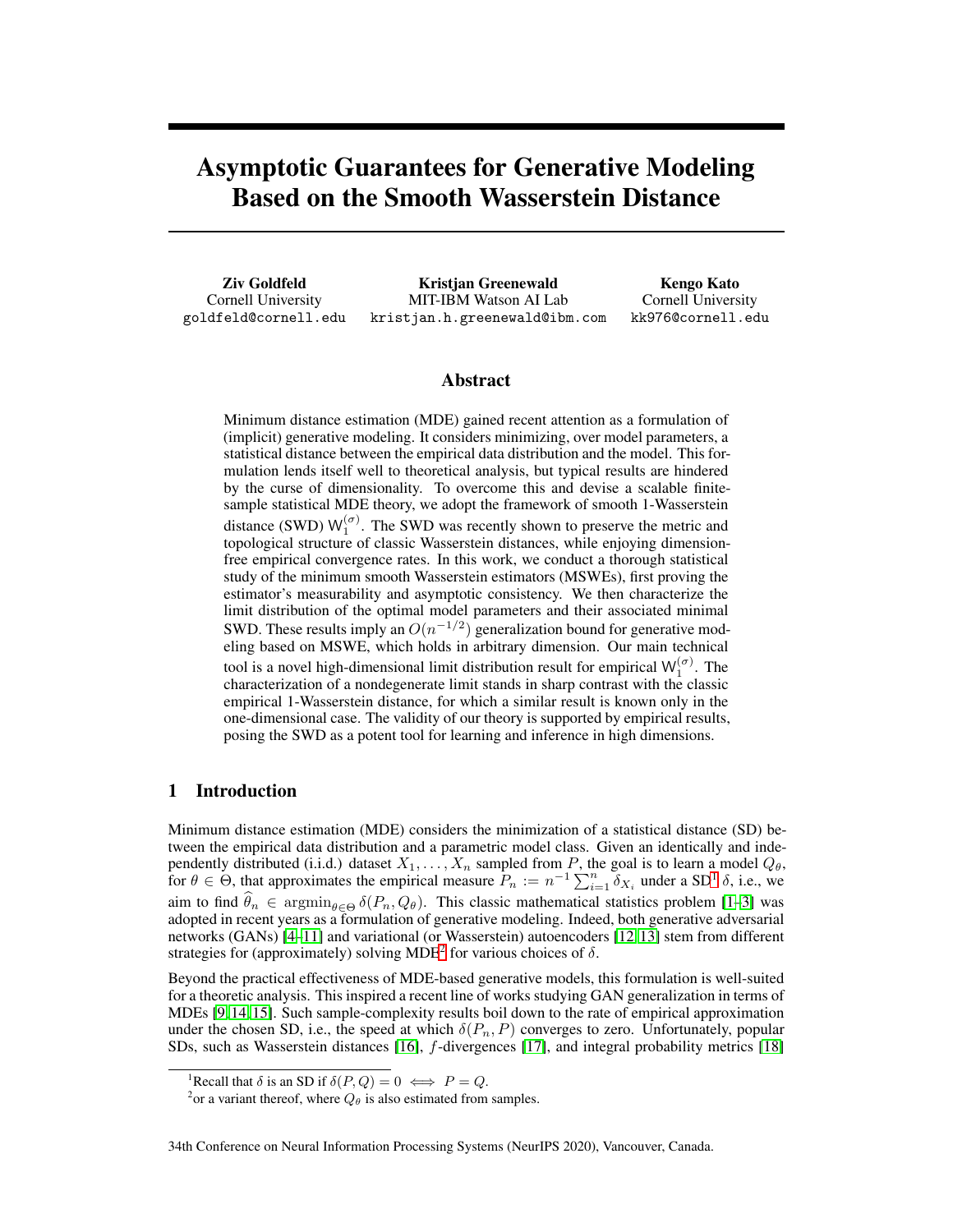(excluding maximum mean discrepancy [\[19\]](#page-10-4)) suffer from the curse of dimensionality (CoD), converging as  $\delta(P_n, P) \approx n^{-1/d}$ , with d being the data dimension [\[20](#page-10-5)[–23\]](#page-10-6).<sup>[3](#page-1-0)</sup> This limits the practical usefulness of the devised results, which degrade exponentially fast with dimension.

#### 1.1 MDE with Smooth Wasserstein Distance and Contributions

To circumvent the CoD impasse, we adopt the smooth 1-Wasserstein distance (SWD) [\[27,](#page-10-7)[28\]](#page-10-8) as our SD. Namely, for any  $\sigma > 0$ , consider  $W_1^{(\sigma)}(P,Q) := W_1(P * \mathcal{N}_{\sigma}, Q * \mathcal{N}_{\sigma})$ , where  $\mathcal{N}_{\sigma} = \mathcal{N}(0, \sigma^2 I_d)$ is the d-dimensional isotropic Gaussian measure of parameter  $\sigma$ ,  $P * \mathcal{N}_{\sigma}$  is the convolution of P and  $\mathcal{N}_{\sigma}$ , and W<sub>1</sub> is the regular 1-Wasserstein distance (see Section [2](#page-2-0) for details). The motivation for this choice is twofold. First, the 1-Wasserstein distance is widely used for generative modeling [\[8,](#page-9-8) [13,](#page-9-5) [29,](#page-10-9) [30\]](#page-10-10) due to its beneficial attributes, such as metric structure, robustness to support mismatch, compatibility to gradient-based optimization, etc. As shown in [\[28\]](#page-10-8), these properties are all preserved under Gaussian smoothing. Second, while  $W_1$  suffers from the CoD, [\[27\]](#page-10-7) showed that  $\mathbb{E}[W_1^{(\sigma)}(P_n,P)] \lesssim_{\sigma,d} n^{-1/2}$  in all dimensions, whenever P is sub-Gaussian.<sup>[4](#page-1-1)</sup> The considered minimum smooth Wasserstein estimator (MSWE) is thus

$$
\widehat{\theta}_n \in \operatorname*{argmin}_{\theta \in \Theta} \mathsf{W}_1^{(\sigma)}(P_n, Q_\theta). \tag{1}
$$

We first prove measurability and strong consistency of  $\theta_n$ , along with almost sure convergence of the associated minimal distance. Moving to a limit distribution analysis, we characterize the highdimensional limits of  $\sqrt{n}(\hat{\theta}_n - \theta^*)$  and  $\sqrt{n} \inf_{\theta \in \Theta} W_1^{(\sigma)}(P_n, Q_\theta)$ , thus establishing  $n^{-1/2}$  convergence rates for both quantities in arbitrary dimension. Leveraging these results along with the framework from [\[14\]](#page-9-7), we derive a high-dimensional generalization bound of order  $n^{-1/2}$  on generative modeling with  $W_1^{(\sigma)}$ . Empirical results to support our theory are provided. Using synthetic data we validate both the limiting distributions of parameter estimates and the convergence of the SWD as the number of samples increases.

Our main technical tool is a novel high-dimensional limit distribution result for scaled empirical SWD, i.e.,  $\sqrt{n}W_1^{(\sigma)}(P_n, P)$ , which may be of independent interest. Our analysis relies on the Kantorovich-Rubinstein (KR) duality for W<sub>1</sub> [\[16\]](#page-10-1), which allows representing  $\sqrt{n}W_1^{(\sigma)}(P_n, P)$  as a supremum of an empirical process indexed by the class of 1-Lipschitz functions convolved with a Gaussian density. We then prove that this function class is Donsker (i.e., satisfies the uniform central limit theorem (CLT)) under a polynomial moment condition on  $P^5$  $P^5$ . By the continuous mapping theorem, we conclude that  $\sqrt{n}W_1^{(\sigma)}(P_n, P)$  converges in distribution to the supremum of a tight Gaussian process. To enable evaluation of the distributional limit, we also prove that the nonparametric bootstrap is consistent. The characterization of a high-dimensional limit distribution for empirical SWD stands in sharp contrast to the classic  $W_1$  case, for which such a result is known only when  $d = 1$  [\[35\]](#page-10-11).

#### 1.2 Comparisons and Related Works

MDE questions similar to those studied herein were addressed for classic  $W_1$  in [\[36](#page-10-12)[,37\]](#page-11-0) (see also [\[38,](#page-11-1) [39\]](#page-11-2)). They derived limit distribution results only for the one-dimensional case, essentially because it is unknown whether a properly scaled  $W_1(P_n, P)$  has a nondegenerate limit in general when  $d > 1$ .

Sliced Wasserstein distance MDE was recently analyzed in [\[40\]](#page-11-3), covering arbitrary dimension, as done herein. Indeed, both sliced and smooth Wasserstein distances employ different approaches for alleviating the CoD. The sliced version eliminates dependence on  $d$  by definition, as it is an average of one-dimensional  $W_1$  distances (via random projections of d-dimensional distributions). SWD, on

<span id="page-1-0"></span> $3$ One might hope that using more sophisticated estimates of  $P$  (instead of the empirical measure) or avoiding plugin methods altogether may alleviate the CoD. However, recent minimax analyses for Wasserstein distances [\[24\]](#page-10-13), f-divergences [\[25\]](#page-10-14) and integral probability metrics [\[26\]](#page-10-15) show that the  $n^{-1/d}$  rate is generally unavoidable.

<span id="page-1-1"></span><sup>&</sup>lt;sup>4</sup>The explicit bound from [\[31\]](#page-10-16) is  $\mathbb{E}[\delta^{(\sigma)}(P_n, P)] \lesssim \sigma^{-d/2} n^{-1/2}$ . While the dependence on *n* is optimal and decoupled from d (unlike in CoD rates), the prefactor is exponential in  $d$ —a dependence that warrants further exploration. See discussion in Section [6.](#page-8-0)

<span id="page-1-2"></span> $5$ The reader is referred to, e.g., [\[32–](#page-10-17)[34\]](#page-10-18) as useful references on modern empirical process theory.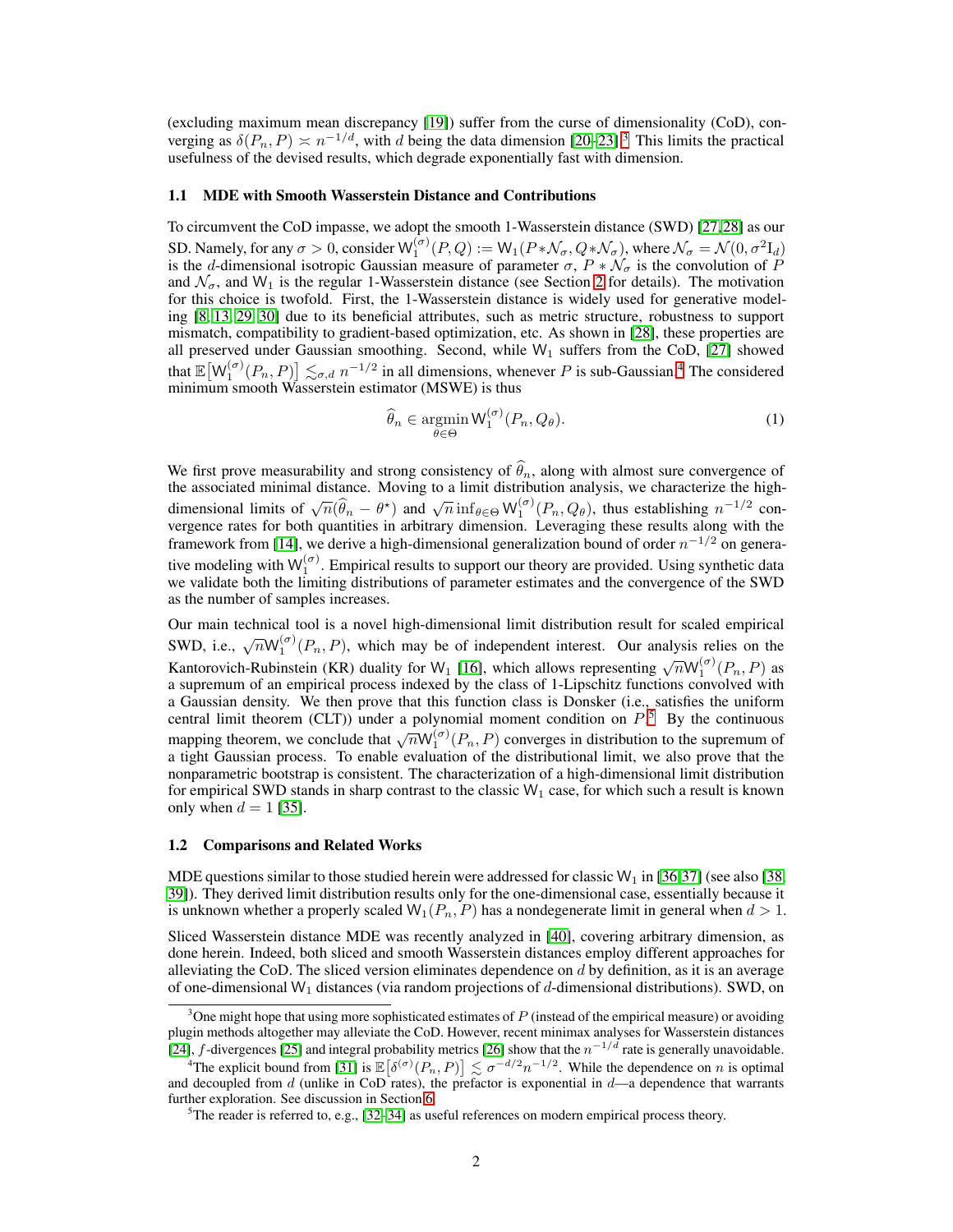the other hand, does not entail dimensionality reduction, but leverages Gaussian smoothing to level out local irregularities in the high-dimensional distributions, which speeds up empirical convergence rates. This, in turn, enables a thorough MSWE asymptotic analysis for any d. Sliced and smooth Wasserstein distances are also similar in that they are both metrics and (topologically) equivalent to  $W_1$ , but there are some notable differences. While sliced  $W_1$  is easily computable using the one-dimensional formula, computational aspects of SWD are still under exploration (see Section [6](#page-8-0) for further discussion). SWD might be preferable as a proxy for regular  $W_1$ , as the two are within an additive  $2\sigma\sqrt{d}$  gap from one another [\[28,](#page-10-8) Lemma 1]. Comparison results for sliced Wasserstein seem weaker, assuming compact support and involving implicit dimension-dependent constants (cf., e.g., [\[41,](#page-11-4) Lemma 5.1.4]).

Also related to our work is entropic optimal transport (EOT). Its popularity has been driven both by algorithmic advances [\[42,](#page-11-5)[43\]](#page-11-6) (the latter gives a near-linear-time algorithm) and some statistical properties it possesses [\[44–](#page-11-7)[46\]](#page-11-8). Specifically, two-sample empirical estimation under EOT is known to converge as  $n^{-1/2}$  for smooth costs (thus, in particular, excluding entropic  $W_1$ ) with compactly supported distributions [\[47\]](#page-11-9), or squared cost with subgassian distributions [\[48\]](#page-11-10). In comparison, SWD enjoys this fast convergence rate in the stronger one-sample setting and under milder conditions on the distribution. A CLT for empirical EOT under quadratic cost was also derived in [\[48\]](#page-11-10). This result is similar to that of [\[49\]](#page-11-11) for the classic 2-Wasserstein distance, but is markedly different from ours. Notably, [\[48\]](#page-11-10) derive the CLT with unknown centering constants given by the expected empirical EOT (which differs from the population one). Furthermore, unlike the SWD, EOT is not a metric, even when the underlying cost is  $[50, 51]$  $[50, 51]$ . In conclusion, while EOT can be efficiently computed, several gaps are still present as far as its statistical properties, and perhaps more importantly, it surrenders some desirable structural properties of classic Wasserstein distances.

**Notation.** Let  $\|\cdot\|$  denote the Euclidean norm, and  $x \cdot y$ , for  $x, y \in \mathbb{R}^d$ , designate the inner product. For any probability measure Q on a measurable space  $(S, S)$  and any measurable real function f on S, we use the notation  $Qf := \int_S f dQ$  whenever the integral exists. We write  $a \lesssim_x b$  when  $a \leq C_x b$ for a constant  $C_x$  that depends only on  $x$  ( $a \le b$  means  $a \le Cb$  for an absolute constant C).

We denote by  $(\Omega, \mathcal{A}, \mathbb{P})$  the underlying probability space on which all random variables are defined. The class of Borel probability measures on  $\mathbb{R}^d$  is  $\mathcal{P}(\mathbb{R}^d)$ . The subset of measures with finite first moment is denoted by  $\mathcal{P}_1(\mathbb{R}^d)$ , i.e.,  $P \in \mathcal{P}_1(\mathbb{R}^d)$  whenever  $\int ||x|| dP(x) < \infty$ . The convolution of  $P, Q \in \mathcal{P}(\mathbb{R}^d)$  is  $(P * Q)(\mathcal{A}) := \int \int \mathbb{1}_{\mathcal{A}}(x + y) dP(x) dQ(y)$ , where  $\mathbb{1}_{\mathcal{A}}$  is the indicator of  $\mathcal{A}$ . The convolution of measurable functions f, g on  $\mathbb{R}^d$  is  $f * g(x) = \int f(x-y)g(y) dy$ . We also recall that  $\mathcal{N}_{\sigma} := \mathcal{N}(0, \sigma^2 \mathbf{I}_d)$ , and use  $\varphi_{\sigma}(x) = (2\pi\sigma^2)^{-d/2} e^{-||x||^2/(2\sigma^2)}$ ,  $x \in \mathbb{R}^d$ , for the Gaussian density.

For a non-empty set T, let  $\ell^{\infty}(\mathcal{T})$  denote the space of all bounded functions  $f : \mathcal{T} \to \mathbb{R}$ , equipped with the uniform norm  $||f||_{\mathcal{T}} := \sup_{t \in \mathcal{T}} |f(t)|$ . We denote  $\text{Lip}_1(\mathbb{R}^d) := \{f : \mathbb{R}^d \to \mathbb{R} : |f(x) - f(x)|\}$  $|f(y)| \leq ||x - y|| \forall x, y \in \mathbb{R}^d$  for the set of Lipschitz continuous functions on  $\mathbb{R}^d$  with Lipschitz constant bounded by 1. When d is clear from the context we use the shorthand  $\text{Lip}_1$ .

#### <span id="page-2-0"></span>2 Background and preliminaries

We next provide a short background on the central technical ideas used in the paper.

**1-Wasserstein distance.** The 1-Wasserstein distance  $W_1(P,Q)$  between  $P,Q \in \mathcal{P}_1(\mathbb{R}^d)$  is

$$
\mathsf{W}_1(P,Q):=\inf_{\pi\in\Pi(P,Q)}\int_{\mathbb{R}^d\times\mathbb{R}^d}\|x-y\|\,\mathsf{d}\pi(x,y),
$$

where  $\Pi(P,Q)$  is the set of all couplings of P and Q. The KR duality further implies  $W_1(P,Q)$  =  $\sup_{f \in \text{Lip}_1} \int_{\mathbb{R}^d} f \, d(P - Q)$ . See [\[16\]](#page-10-1) for additional background.

**Empirical approximation.** Fix  $P \in \mathcal{P}_1(\mathbb{R}^d)$  and let  $X_1, \ldots, X_n \sim P$  be i.i.d. Let  $P_n = n^{-1} \sum_{i=1}^n \delta_{X_i}$  be the empirical distribution of  $X_1, \ldots, X_n$ , where  $\delta_x$  is the Dirac measure at x. The convergence rate of  $W_1(P_n, P)$  received much attention in the literature; see, e.g., [\[20,](#page-10-5)[52–](#page-11-14)[58\]](#page-12-0).<sup>[7](#page-2-2)</sup>

<sup>6</sup>EOT can be transformed into a Sinkhorn divergence via a simple modification, but it is still is not a metric since it lacks the triangle inequality [\[51\]](#page-11-13).

<span id="page-2-2"></span><span id="page-2-1"></span> $<sup>7</sup>$ Those references also contain results on the more general Wasserstein distance and non-Euclidean spaces.</sup>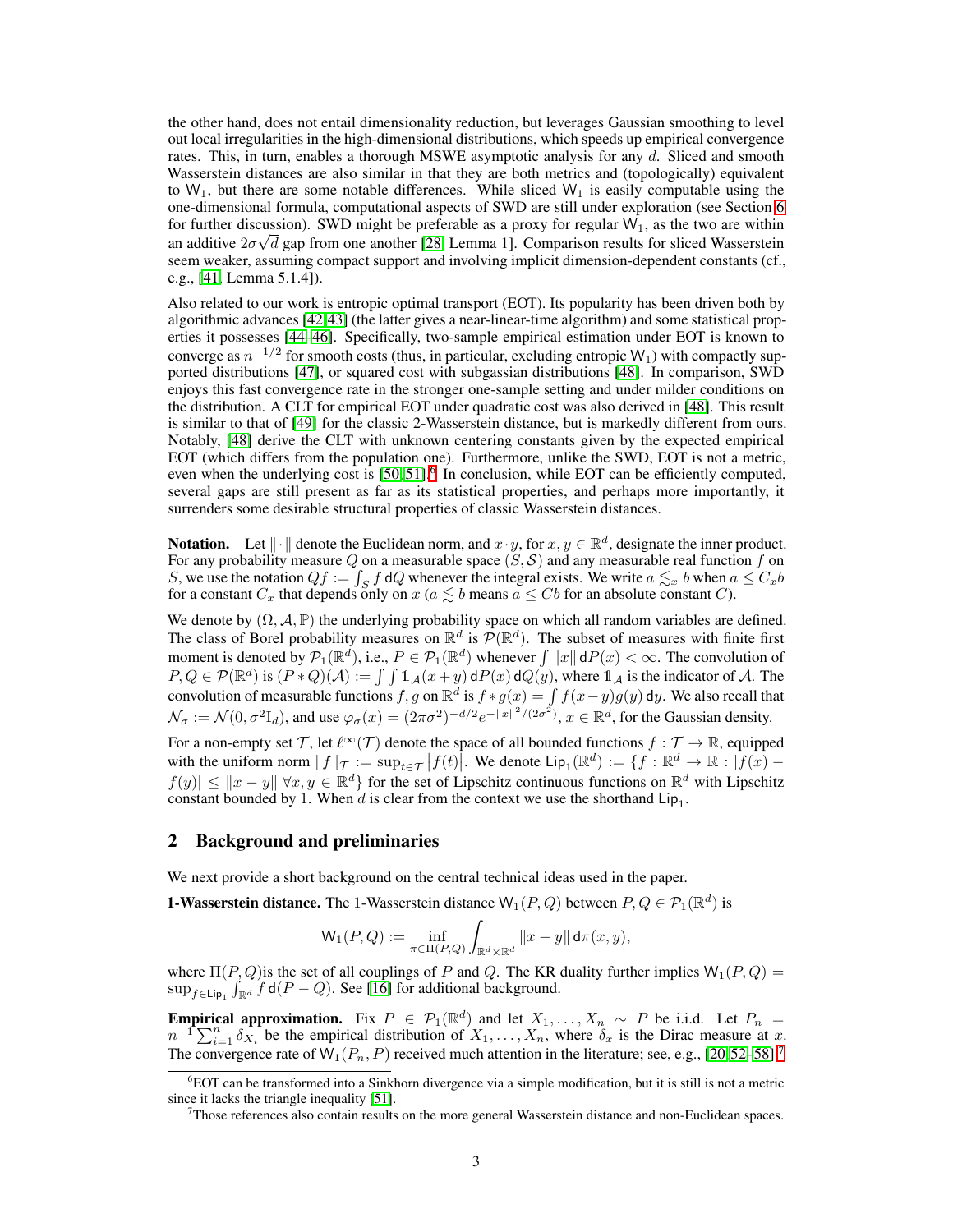Sharp rates are known in all dimensions;<sup>[8](#page-3-0)</sup>  $\mathbb{E}[W_1(P_n, P)] = O(n^{-1/2})$  if  $d = 1$ ,  $= O(n^{-1/2} \log n)$ if  $d = 2$ , and  $= O(n^{-1/d})$  for  $d \ge 3$  provided that P has sufficiently many moments (cf. [\[20\]](#page-10-5)).

**Limit distribution.** Despite the comprehensive account of the expected  $W_1(P_n, P)$ , limiting distribution results for a scaled version thereof are known only for  $d = 1$ . Indeed, Theorem 2 in [\[59\]](#page-12-1) yields that  $\text{Lip}_1(\mathbb{R})$  is a P-Donsker class if (and only if)  $\sum_j P([-j, j]^c)^{1/2} < \infty$ . Combining with

KR duality, we have  $\sqrt{n} \mathsf{W}_1(P_n, P) \stackrel{d}{\to} \sup_{f \in \textsf{Lip}_1(\mathbb{R})} G_P(f)$  for some tight Gaussian process  $G_P$  in  $\ell^{\infty}(\textsf{Lip}_1(\mathbb{R}))$ . An alternative derivation of the limit distribution for  $d=1$  is given in [\[35\]](#page-10-11), based on the fact that  $W_1$  equals the  $L^1$  distance between distribution functions when  $d = 1$ . The arguments in those papers, however, do not carry over to general d. For  $d \geq 2$ , in general, the function class  $\textsf{Lip}_1(\mathbb{R}^d)$  is not Donsker; if it was, then  $\mathbb{E}[W_1(P_n, P)]$  would be of order  $O(n^{-1/2})$ , contradicting existing results lower bounding the rate of convergence of  $W_1(P_n, P)$  [\[20\]](#page-10-5).

**Smooth Wasserstein distance.** We are interested in  $d \geq 2$ , and instead of W<sub>1</sub> consider the SWD [\[27,](#page-10-7) [28\]](#page-10-8)  $W_1^{(\sigma)}(P,Q) := W_1(P * N_{\sigma}, Q * N_{\sigma})$ . [\[27\]](#page-10-7) shows that  $W_1^{(\sigma)}(P_n, P) = O_P(n^{-1/2})$ , for all d and any sub-Gaussian P. Herein, we characterize the limit distribution of  $\sqrt{n}W_1^{(\sigma)}(P_n, P)$ , prove that this distribution can be accurately estimated via the bootstrap, and derive concentration inequalities (see Supplement [A.1](#page--1-0) for the latter). To simplify discussions, henceforth we assume  $0 <$  $\sigma \leq 1$ .

**Stochastic processes.** A stochastic process  $G := (G(t))_{t \in \mathcal{T}}$  indexed by  $\mathcal{T}$  is Gaussian if the  $(G(t_i))_{i=1}^k$  are jointly Gaussian for any finite collection  $\{t_i\}_{i=1}^k \subset \mathcal{T}$ . A Gaussian process G is tight in  $\ell^{\infty}(\mathcal{T})$  if and only if  $\mathcal{T}$  is totally bounded for the pseudometric  $d_G(s,t) = \sqrt{\mathbb{E} [ |G(s) - G(t)|^2 ]}$ , and G has sample paths a.s. uniformly  $d_G$ -continuous [\[33,](#page-10-19) Section 1.5]. If G is sample bounded, we view it as a mapping from the sample space into  $\ell^{\infty}(\mathcal{T})$ . A version of a stochastic process is another stochastic process with the same finite dimensional distributions.

# 3 Limit distribution theory for smooth Wasserstein distance

The main technical tool for treating MSWE is a characterization of the limit distribution of  $\sqrt{n} \mathsf{W}_1^{(\sigma)}(P_n, P)$  in all dimensions, which is the focus of this section. We also derive consistency of the bootstrap as a means for computing the limit distribution, and establish concentration inequalities for  $\mathsf{W}_1^{(\sigma)}(P_n, P)$  (see Supplement [A.1](#page--1-0) for the latter).

Starting from the limit distribution of  $\sqrt{n}W_1^{(\sigma)}(P_n, P)$ , some definitions are needed to describe the limit random variable. Denote  $\text{Lip}_{1,0} := \{ f \in \text{Lip}_1 : f(0) = 0 \}$ , assume that  $P||x||^2 <$  $\infty$ , and let  $G_P^{(\sigma)} = (G_P^{(\sigma)}$  $\binom{(\sigma)}{P}(f)$ <sub>f∈Lip<sub>1,0</sub> be a centered Gaussian process with covariance function</sub>  $\mathbb{E}\big[G_P^{(\sigma)}\big]$  $_P^{(\sigma)}(f)G_P^{(\sigma)}$  $\begin{aligned} \binom{\sigma}{P}(g) \end{aligned} = \text{Cov}_P(f * \varphi_{\sigma}, g * \varphi_{\sigma})$ , where  $f, g \in \text{Lip}_{1,0}$ . One may verify that  $|f * \varphi_{\sigma}(x)| \leq$  $||x|| + \sigma \sqrt{d}$  (cf. Section [A.2\)](#page--1-1), so that  $P|f * \varphi_{\sigma}|^2 < \infty$ , for all  $f \in Lip_{1,0}$  (which ensures that the covariance function above is well-defined). With that, we are ready to state the theorem.

<span id="page-3-2"></span>**Theorem 1** (SWD limit distribution). Assume that  $P||x||^2 < \infty$ . Let  $\mathbb{R}^d = \bigcup_{j=1}^{\infty} I_j$  be a partition *of*  $\mathbb{R}^d$  *into bounded convex sets with nonempty interior such that*  $K := \sup_j \text{diam}(I_j) < \infty$ *. If* 

<span id="page-3-1"></span>
$$
\sum_{j=1}^{\infty} M_j P(I_j)^{1/2} < \infty \quad \text{with} \quad M_j := \sup_{I_j} \|x\|,\tag{2}
$$

*then there exists a version of*  $G_P^{(\sigma)}$  $P_P^{(\sigma)}$  that is tight in  $\ell^{\infty}(\textsf{Lip}_{1,0})$ , and denoting the tight version by the *same symbol*  $G_P^{(\sigma)}$  $\mathcal{L}_P^{(\sigma)}$ , we have  $\sqrt{n} \mathsf{W}_1^{(\sigma)}(P_n, P) \stackrel{d}{\rightarrow} \sup_{f \in \mathsf{Lip}_{1,0}} G_P^{(\sigma)}$  $p^{(\sigma)}(f) =: L_P^{(\sigma)}$ P *. In addition, we have*  $\sqrt{n}\mathbb{E}\left[W_1^{(\sigma)}(P_n,P)\right]\lesssim_{d,K} \sigma^{-\lfloor d/2\rfloor}\sum_{j=1}^\infty M_jP(I_j)^{1/2}.$ 

The proof is given in Supplement [A.2.](#page--1-1) We use KR duality to translate the Gaussian convolution in the measure space to the convolution of Lipschitz functions with a Gaussian density. It is then shown that

<span id="page-3-0"></span><sup>&</sup>lt;sup>8</sup>Except  $d = 2$ , where a log factor is possibly missing.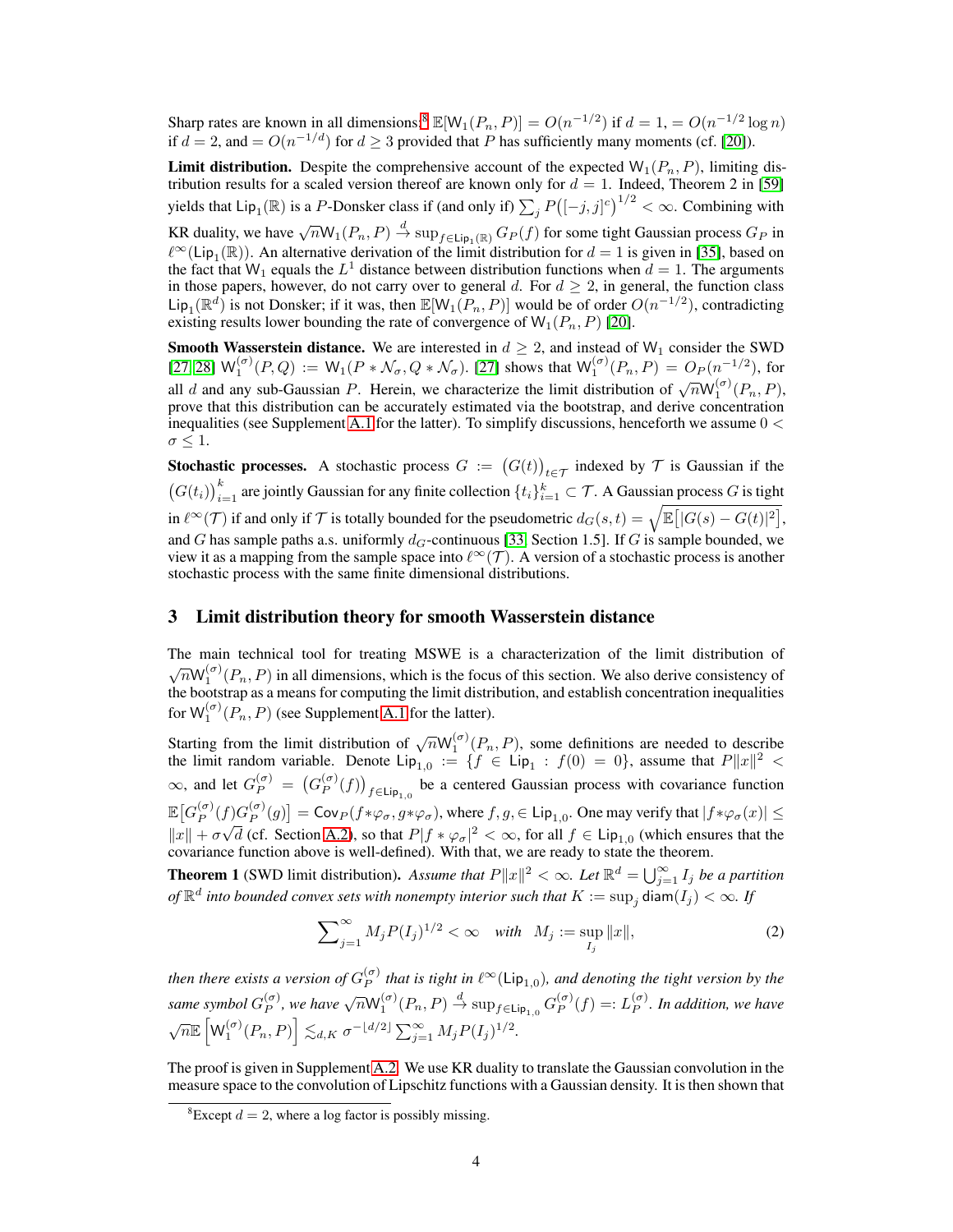this class of Gaussian-smoothed Lipschitz functions is P-Donsker by bounding the metric entropy of the function class restricted to each  $I_i$ . The proof substantially relies on empirical process theory.

Remark 1 (Discussion on Condition [\(2\)](#page-3-1)). *Let* {Ij} *consist of cubes with side length* 1 *and integral lattice points as vertices. One may then obtain the bound*

$$
\sum_{j=1}^{\infty} M_j P(I_j)^{1/2} \lesssim_d \sum_{k=1}^{\infty} k^d P(|x|_{\infty} > k)^{1/2} \lesssim \int_1^{\infty} t^d P(|x|_{\infty} > t)^{1/2} dt,
$$

which is finite (by Markov's inequality) if there exists  $\epsilon > 0$  such that  $P|x_j|^{2(d+1)+\epsilon} < \infty$  for all j.

*Proposition 1 in [\[27\]](#page-10-7) shows that*  $\mathbb{E}[W_1^{(\sigma)}(P_n, P)] = O(n^{-1/2})$  *whenever P is sub-Gaussian. Theorem [1](#page-3-2) substantially relaxes this moment condition, in addition to deriving a limit distribution.*

**Remark 2** (Limit distribution for empirical  $W_p$ ). *The limit distribution of*  $\sqrt{n}W_p(P_n, P)$ , when P *is supported on a finite or a countable set, was derived in [\[60\]](#page-12-2) and [\[61\]](#page-12-3), respectively. [\[62\]](#page-12-4) show*  $a$  *asymptotic normality of*  $\sqrt{n}(W_2(P_n, Q) - \mathbb{E}[W_2(P_n, Q)])$ *, in arbitrary dimension, but under the assumption that*  $Q \neq P$ . The limit distribution for the empirical 2-Wasserstein distance with  $Q = P$ is known only when  $d = 1/63$ *]*. None of the techniques employed in these works are applicable in *our case, which therefore requires a different analysis as described above.*

The proof of Theorem [1](#page-3-2) along with Lemma [3](#page--1-2) from Supplement [A.3](#page--1-3) implies that the distribution of  $L_P^{(\sigma)}$  $P_P^{(\sigma)}$  can be estimated via the bootstrap [\[33,](#page-10-19) Chapter 3.6]. Let  $X_1^B, \ldots, X_n^B$  be i.i.d. from  $P_n$ conditioned on  $X_1, \ldots, X_n$ , and set  $P_n^B := n^{-1} \sum_{i=1}^n \delta_{X_i^B}$  as the bootstrap empirical distribution. Let  $\mathbb{P}^B$  be the probability measure induced by the bootstrap (i.e., the conditional probability given  $X_1, X_2, \ldots$ ).

<span id="page-4-0"></span>Corollary 1 (Bootstrap consistency). *Assume the conditions of Theorem [1](#page-3-2) and that* P *is not a point mass. Then, we have*  $\sup_{t\geq 0} \left| \mathbb{P}^B(\sqrt{n} \mathsf{W}_1^{(\sigma)}(P_n^B, P_n) \leq t) - \mathbb{P}(L_P^{(\sigma)} \leq t) \right| \to 0$  *a.s.* 

This corollary, together with continuity of the distribution function of  $L_p^{(\sigma)}$  $P^{(\sigma)}$  (cf. Lemma [3](#page--1-2) in the Appendix), implies that for  $\hat{q}_{1-\alpha} := \inf \{ t \geq 0 : \mathbb{P}^B(\sqrt{n} \mathsf{W}_1^{(\sigma)}(P_n^B, P_n) \leq t \} \geq 1 - \alpha \}$  (which can be computed numerically), we have  $\mathbb{P}(\sqrt{n}W_1^{(\sigma)}(P_n, P) > \hat{q}_{1-\alpha}) = \alpha + o(1)$ .

Remark 3 (Two-sample setting). *Theorem [1](#page-3-2) and Corollary [1](#page-4-0) can be extended to the two-sample* case, i.e., accounting for  $W_1^{(\sigma)}(P_n, Q_m)$ . The proof of Theorem [1](#page-3-2) shows that the function class  $\mathcal{F}_{\sigma,d}$  :  $f \in \text{Lip}_{1,0}$  *is Donsker, for all d. Consequently,*  $\sqrt{\frac{mn}{m+n}} \mathsf{W}_1^{(\sigma)}(P_n, Q_m)$  *converges in distribution to the supremum of a tight Gaussian process, if the population distributions agree (cf. [\[64,](#page-12-6) Chapter 3.7]). By [\[64,](#page-12-6) Theorem 3.7.6], this limit process can be consistently estimated by the two-sample bootstrap. Two-sample testing with (unsmoothed)*  $W_p$  *is studied in* [\[65\]](#page-12-7)*, but they find critical values for the tests only for*  $d = 1$ *. This is due to lack of tractable distribution approximation results for*  $W_p$  *in high dimensions. Our theory shows that we can overcome this bottleneck by adopting*  $W_1^{(\sigma)}$ .

# 4 Minimum Smooth Wasserstein Estimation

We study the statistical properties of the MSWE  $\widehat{\theta}_n \in \operatorname{argmin}_{\theta \in \Theta} W_1^{(\sigma)}(P_n, Q_\theta)$  in high dimensions. Here  $P \in \mathcal{P}_1(\mathbb{R}^d)$ ,  $P_n$  is the associated empirical measure, and  $Q_\theta \in \mathcal{P}_1(\mathbb{R}^d)$ , where  $\theta \in \Theta \subset \mathbb{R}^{d_0}$ , is the model class. We henceforth assume (without further mentioning) that the parameter space  $\Theta \subset \mathbb{R}^{d_0}$  is compact with nonempty interior. The boundedness assumption on  $\Theta$  can be weakened with some adjustments to the proofs of Theorems [2](#page-5-0) and [3](#page-5-1) below; cf. [\[37,](#page-11-0) Assumption 2.3].

#### 4.1 Measurability and Consistency

The following theorem states that the MSWE is measurable. The proof (given in Supplement [B.2\)](#page--1-4) relies on Corollary 1 in [\[66\]](#page-12-8), which provides a sufficient condition for the desired measurability.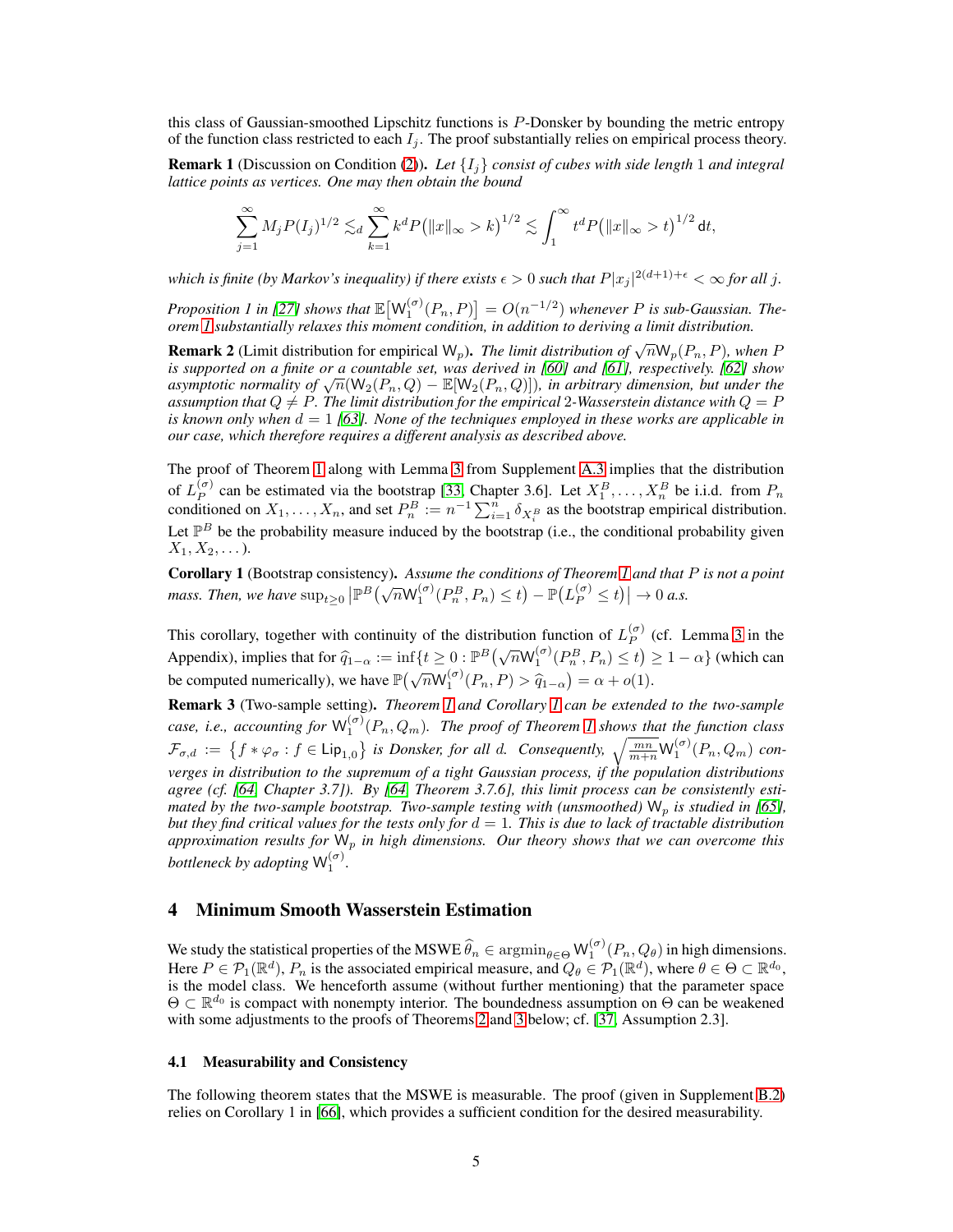<span id="page-5-0"></span>**Theorem 2** (MSWE measurability). Assume that the map  $\theta \mapsto Q_{\theta}$  is continuous relative to the weak *topology,*<sup>[9](#page-5-2)</sup> *i.e.,*  $Q_\theta \rightharpoonup Q_{\overline{\theta}}$  whenever  $\theta \to \overline{\theta}$  in  $\Theta$ . Then, for every  $n \in \mathbb{N}$ , there exists a measurable  $f$ *unction*  $\omega \mapsto \widehat{\theta}_n(\omega)$  *such that*  $\widehat{\theta}_n(\omega) \in \operatorname{argmin}_{\theta \in \Theta} \mathsf{W}_1^{(\sigma)}(P_n(\omega), Q_\theta)$  for every  $\omega \in \Omega$  *(this also implies that*  $\mathrm{argmin}_{\theta \in \Theta} \mathsf{W}_1^{(\sigma)}(P_n(\omega), Q_\theta)$  *is nonempty*).

Next, we establish consistency of the MSWE. The proof relies on [\[67,](#page-12-9) Theorem 7.33]. To apply it, we verify epi-convergence of the map  $\theta \mapsto W_1^{(\sigma)}(P_n, Q_\theta)$  towards  $\theta \mapsto W_1^{(\sigma)}(P, Q_\theta)$  (after proper extensions). See Supplement [B.3](#page--1-5) for details.

<span id="page-5-1"></span>**Theorem 3** (MSWE consistency). Assume that the map  $\theta \mapsto Q_{\theta}$  is continuous relative to the weak *topology. Then, we have*  $\inf_{\theta \in \Theta} W_1^{(\sigma)}(P_n, Q_\theta) \to \inf_{\theta \in \Theta} W_1^{(\sigma)}(P, Q_\theta)$  *a.s. In addition, there exists an event with probability one on which the following holds: for any sequence*  $\{\widehat{\theta}_n\}_{n\in\mathbb{N}}$  *of*  $measurable$  estimators such that  $\mathsf{W}_1^{(\sigma)}(P_n,Q_{\widehat{\theta}_n}) \leq \inf_{\theta \in \Theta} \mathsf{W}_1^{(\sigma)}(P_n,Q_\theta) + o(1)$ , the set of cluster  $points$  of  $\{\widehat{\theta}_n\}_{n\in\mathbb{N}}$  *is included in*  $\mathrm{argmin}_{\theta\in\Theta}$   $\mathsf{W}_1^{(\sigma)}(P,Q_\theta).$  In particular, if  $\mathrm{argmin}_{\theta\in\Theta}$   $\mathsf{W}_1^{(\sigma)}(P,Q_\theta)$ *is unique, i.e.,*  $\mathrm{argmin}_{\theta \in \Theta} \mathsf{W}_1^{(\sigma)}(P, Q_\theta) = \{\theta^{\star}\}\text{, then } \widehat{\theta}_n \to \theta^{\star} \text{ a.s.}$ 

# 4.2 Limit Distributions

We study the limit distributions of the MSWE and the associated SWD. Results are presented for the 'well-specified' setting, i.e., when  $P = Q_{\theta^*}$  for some  $\theta^*$  in the interior of  $\Theta \subset \mathbb{R}^{d_0}$ . Extensions to the 'misspecified' case are straightforward (cf. [\[37,](#page-11-0) Theorem B.8]). Our derivation leverages the method of [\[2\]](#page-9-9) for MDE analysis over normed spaces. To make the connection, we need some definitions.

For any  $G \in \ell^{\infty}(\text{Lip}_{1,0})$ , define  $||G||_{\text{Lip}_{1,0}} := \sup_{f \in \text{Lip}_{1,0}} |G(f)|$ . With any  $Q \in \mathcal{P}_1(\mathbb{R}^d)$ , associate the functional  $Q^{(\sigma)}$ : Lip<sub>1,0</sub>  $\to \mathbb{R}$  defined by  $Q^{(\sigma)}(f) := Q(f * \varphi_{\sigma}) = (Q * \mathcal{N}_{\sigma})(f)$ . Note that  $||Q^{(\sigma)}||_{\text{Lip}_{1,0}} := \sup_{f \in \text{Lip}_{1,0}} |Q^{(\sigma)}(f)|$  is finite as  $Q \in \mathcal{P}_1(\mathbb{R}^d)$  and  $|(f * \varphi_{\sigma})(x)| \leq ||x|| + \sigma \sqrt{d}$ for any  $f \in \text{Lip}_{1,0}$ . Consequently,  $Q^{(\sigma)} \in \ell^{\infty}(\text{Lip}_{1,0})$  for any  $Q \in \mathcal{P}_1(\mathbb{R}^d)$ . Finally, observe that  $\mathsf{W}_1^{(\sigma)}(P,Q) = ||P^{(\sigma)} - Q^{(\sigma)}||_{\mathsf{Lip}_{1,0}},$  for any  $P,Q \in \mathcal{P}_1(\mathbb{R}^d)$  (cf. Supplement [A.2\)](#page--1-1).

SWD limit distribution. We start from the limit distribution of the (scaled) infimized SWD. This result is central for deriving the limiting MSWE distribution (see Theorem [5](#page-6-0) and Corollary [2](#page-6-1) below). Theorem [4](#page-5-3) is proven in Supplement [B.4](#page--1-6) via an adaptation of the argument from [\[2,](#page-9-9) Theorem 4.2].

<span id="page-5-3"></span>Theorem 4 (Minimal SWD limit distribution). *Let* P *satisfy the conditions of Theorem [1.](#page-3-2) In addition, suppose that (i) the map*  $\theta \mapsto Q_{\theta}$  *is continuous relative to the weak topology; (ii)*  $P \neq Q_{\theta}$ *for any*  $\theta \neq \theta^*$ ; (iii) there exists a vector-valued functional  $D^{(\sigma)} \in (\ell^{\infty}(\text{Lip}_{1,0}))^{d_0}$  such that  $||Q_{\theta}^{(\sigma)} - Q_{\theta^{\star}}^{(\sigma)}||$  $\begin{aligned} \Psi^{(\sigma)}_{\theta^{\star}}-\langle\theta-\theta^{\star},D^{(\sigma)}\rangle\Vert_{\mathsf{Lip}_{1,0}}&=o(\|\theta-\theta^{\star}\|)\text{ as }\theta\rightarrow\theta^{\star}\text{, where }\langle t,D^{(\sigma)}\rangle:=\sum_{i=1}^{d_{0}}t_{i}D^{(\sigma)}_{i}\rangle. \end{aligned}$ *for*  $t \in \mathbb{R}^{d_0}$ ; *(iv)* the derivative  $D^{(\sigma)}$  is nonsingular in the sense that  $\langle t, D^{(\sigma)} \rangle \neq 0$ , i.e.,  $\langle t, D^{(\sigma)} \rangle \in$  $\ell^{\infty}(\textsf{Lip}_{1,0})$  is not the zero functional for all  $0 \neq t \in \mathbb{R}^{d_0}$ . Then,  $\sqrt{n} \inf_{\theta \in \Theta} W_1^{(\sigma)}(P_n, Q_\theta) \stackrel{d}{\rightarrow}$  $\inf_{t\in \mathbb{R}^{d_0}}\left\|G_P^{(\sigma)}-\left\langle t,D^{(\sigma)}\right\rangle\right\|_{\mathsf{Lip}_{1,0}},$  where  $G_P^{(\sigma)}$ P *is the Gaussian process from Theorem [1.](#page-3-2)*

Remark 4 (Norm differentiability). *Condition (iii) in Theorem [4](#page-5-3) is called 'norm differentiability' in [\[2\]](#page-9-9).* In these terms, the theorem assumes that the map  $\theta \mapsto Q_{\theta}^{(\sigma)}$  $\int_{\theta}^{(\sigma)} \phi(\sigma) \to \ell^{\infty}(\text{Lip}_{1,0}),$  is norm differentiable around  $\theta^*$  with derivative  $D^{(\sigma)}$ . This allows approximating the map  $\theta \mapsto Q^{(\sigma)}_\theta$ θ *by the* affine function  $Q_{\theta^{\star}}^{(\sigma)}$  $\begin{bmatrix} \sigma \\ \theta^* \end{bmatrix} + \left\langle \theta - \theta^*, D^{(\sigma)} \right\rangle$  near  $\theta^*$ . Together with the result of Theorem [1](#page-3-2) and the right *reparameterization, norm differentiability is key for establishing the theorem.*

**Remark 5** (Primitive conditions for norm differentiability). *Suppose that*  $\{Q_\theta\}_{\theta \in \Theta}$  *is dominated by* a common Borel measure  $\nu$  on  $\mathbb{R}^d$ , and let  $q_\theta$  denote the density of  $Q_\theta$  with respect to  $\nu$ , i.e.,  $\,\mathrm{d} Q_\theta =$  $q_{\theta}$  d*v*. Then,  $Q_{\theta} * \mathcal{N}_{\sigma}$  has Lebesgue density  $x \mapsto \int_{\Theta} \varphi_{\sigma}(x-t) q_{\theta}(x) d\mu(t)$ . Assume that  $q_{\theta}$  admits the *Taylor expansion*  $q_{\theta}(x) = q_{\theta^*}(x) + \dot{q}_{\theta^*}(x) \cdot (\theta - \dot{\theta}^*) + r_{\theta}(x) \cdot (\theta - \theta^*)$  *with*  $r_{\theta}(x) = o(1)$  *as*  $\theta \to \theta^*$ .

<span id="page-5-2"></span><sup>&</sup>lt;sup>9</sup>The *weak topology* on  $P(\mathbb{R}^d)$  is induced by integration against the set  $C_b(\mathbb{R}^d)$  of bounded and continuous functions, i.e.,  $(\mu_k)_{k \in \mathbb{N}}$  converges weakly to  $\mu$ , denoted by  $\mu_k \to \mu$ , if  $\mu_k(f) \to \mu(f)$ , for all  $f \in C_b(\mathbb{R}^d)$ .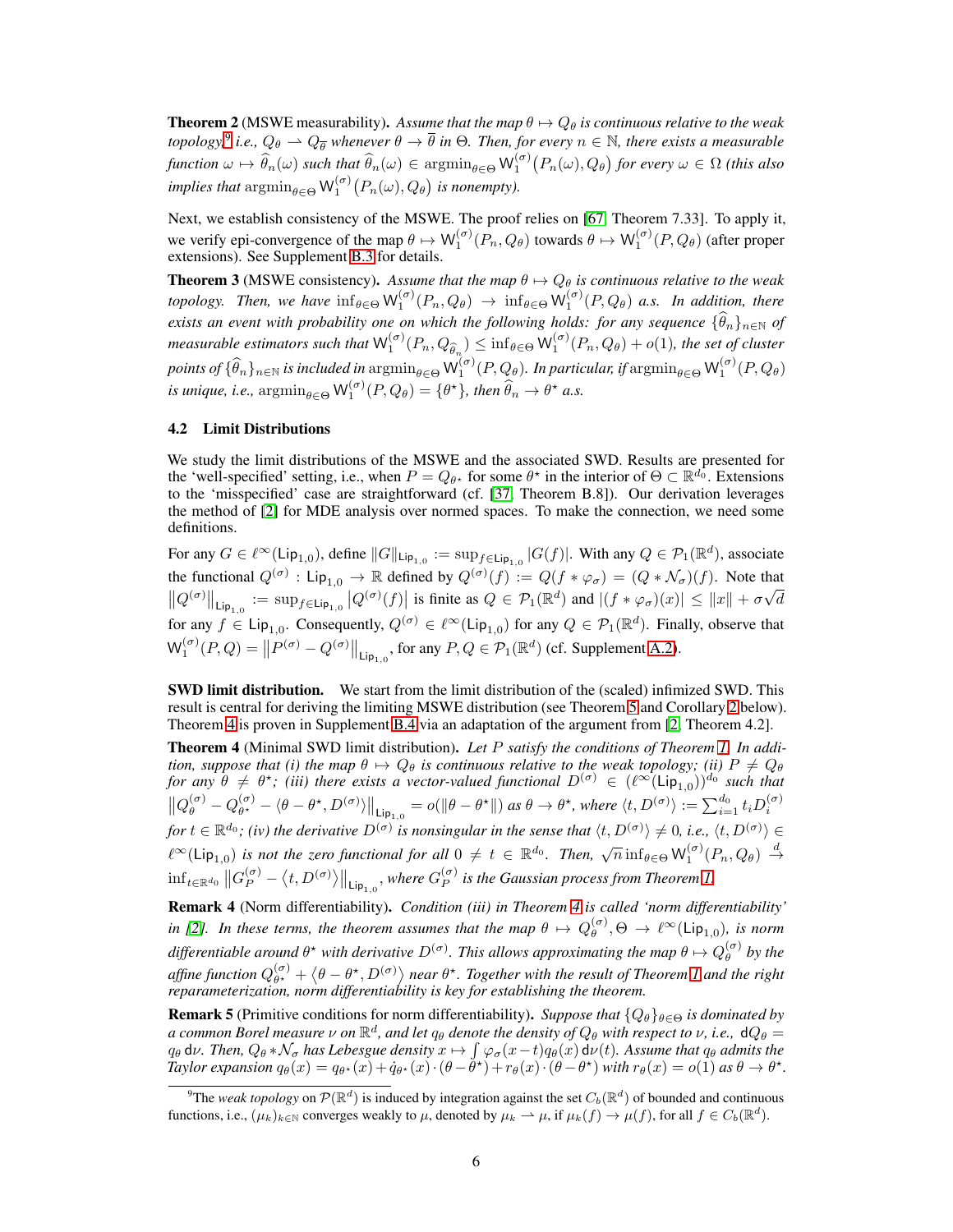*Then, one may verify that Condition (iii) holds with*  $D^{(\sigma)}(f) = \int f(x) \int \varphi_{\sigma}(x-t) \dot{q}_{\theta^{\star}}(t) d\nu(t) dx =$ <br> $\int (f * \varphi_{\sigma})(t) \dot{q}_{\theta^{\star}}(t) d\nu(t)$ , for  $f \in \text{Lip}_{1,0}$ , provided that  $\int (1 + ||t||) ||\dot{q}_{\theta^{\star}}(t)|| d\nu(t) < \infty$  and  $\int ($  $(f * \varphi_{\sigma})(t) \dot{q}_{\theta^{\star}}(t) d\nu(t)$ , for  $f \in \text{Lip}_{1,0}$ , provided that  $\int (1 + ||t||) ||\dot{q}_{\theta^{\star}}(t)|| d\nu(t) < \infty$  and  $\int (1 +$  $||t|| \, ||r_{\theta}(t)|| \, \mathrm{d}\nu(t) = o(1)$  *(use the fact that*  $|f(t)| \leq ||t||$ *, for any*  $f \in \text{Lip}_{1,0}$ *).* 

MSWE limit distribution. We study convergence in distribution of the MSWE. Optimally, the limit distribution of  $\sqrt{n}(\hat{\theta}_n - \theta^*)$ , for some  $\hat{\theta}_n \in \operatorname{argmin}_{\theta \in \Theta} \mathsf{W}^{(\sigma)}_1(P_n, Q_\theta)$ , is the object of interest. 1 However, a limit is guaranteed to exist only when the (convex) function  $t \mapsto \left\|G_P^{(\sigma)} - \langle t, D^{(\sigma)} \rangle\right\|_{\mathsf{Lip}_{1,0}}$ has a unique minimum a.s. (see Corollary [2](#page-6-1) below). To avoid this stringent assumption, before treating  $\sqrt{n}(\hat{\theta}_n - \theta^*)$ , we first consider the set of approximate minimizers  $\hat{\Theta}_n := \{ \theta \in \Theta :$  $\mathsf{W}_1^{(\sigma)}(P_n, Q_\theta) \leq \inf_{\theta' \in \Theta} \mathsf{W}_1^{(\sigma)}(P_n, Q_{\theta'}) + \lambda_n/\sqrt{n} \},$  where  $\{\lambda_n\}_{n \in \mathbb{N}}$  is an arbitrary  $o_\mathbb{P}(1)$  sequence.

We show that  $\Theta_n \subset \theta^* + n^{-1/2} K_n$  for some (random) sequence of compact convex sets  ${K_n}_{n \in \mathbb{N}}$  with inner probability approaching one. Resorting to inner probability seems inevitable since the event  $\{\Theta_n \subset \theta^* + n^{-1/2}K_n\}$  need not be measurable in general (see [\[2,](#page-9-9) Section 7]). To define such sequence  $\{K_n\}_{n\in\mathbb{N}}$ , for any  $L \in \ell^{\infty}(\text{Lip}_{1,0})$  and  $\beta \geq 0$ , let  $K(L,\beta) :=$  $\Big\{t\in\mathbb{R}^{d_0}: \big\|L-\big\langle t,D^{(\sigma)}\big\rangle\big\|_{\mathsf{Lip}_{1,0}}\leq \inf_{t'\in\mathbb{R}^d}\big\|L-\big\langle t',D^{(\sigma)}\big\rangle\big\|_{\mathsf{Lip}_{1,0}}+\beta\Big\}.$  Lemma 7.1 of [\[2\]](#page-9-9) ensures that for any  $\beta \geq 0$ ,  $L \mapsto K(L, \beta)$  is a measurable map from  $\ell^{\infty}(\text{Lip}_{1,0})$  into  $\mathfrak{K}$  – the class of all compact, convex, and nonempty subsets of  $\mathbb{R}^{d_0}$  – endowed with the Hausdorff topology. That is, the topology induced by the metric  $d_H(K_1, K_2) := \inf \{ \delta > 0 : K_1^{\delta} \supset K_2, K_2^{\delta} \supset K_1 \}$ , where  $K^{\delta} := \bigcup_{x \in K} \{ y \in \mathbb{R}^{d_0} : ||y - x|| \leq \delta \}$  is the  $\delta$ -blowup of  $K$ .

<span id="page-6-0"></span>Theorem 5 (MSWE limit distribution). *Under the conditions of Theorem [4,](#page-5-3) there exists a sequence of nonnegative reals*  $\beta_n \downarrow 0$  *such that (i)*  $\mathbb{P}_*(\widehat{\Theta}_n \subset \theta^* + n^{-1/2}K(\mathbb{G}_n^{(\sigma)}, \beta_n)) \to 1$ *, where*  $\mathbb{G}_n^{(\sigma)} :=$  $\sqrt{n}(P_n^{(\sigma)} - P^{(\sigma)})$  *is the (smooth) empirical process and*  $\mathbb{P}_*$  *denotes inner probability; and (ii)*  $K(\mathbb{G}_n^{(\sigma)}, \beta_n) \stackrel{d}{\rightarrow} K(G_P^{(\sigma)})$  $_{P}^{(\sigma)}$ , 0) *as*  $\Re$ -valued random variables.

Given Theorem [4,](#page-5-3) the proof of Theorem [5](#page-6-0) follows by a verbatim repetition of the argument from [\[2,](#page-9-9) Section 7.2]. The details are therefore omitted. If  $\operatorname{argmin}_{t \in \mathbb{R}^{d_0}} ||G_P^{(\sigma)} - \langle t, D^{(\sigma)} \rangle||_{\text{Lip}_{1,0}}$  is unique a.s. (a nontrivial assumption), then Theorem [5](#page-6-0) simplifies as follows.[10](#page-6-2)

<span id="page-6-1"></span>Corollary 2 (Simplified MSWE limit distribution). *Assume the conditions of Theorem [4.](#page-5-3) Let*  $\{\widehat{\theta}_n\}_{n\in\mathbb{N}}$  be a sequence measurable estimators such that  $\mathsf{W}_1^{(\sigma)}(P_n,Q_{\widehat{\theta}_n})\leq \inf_{\theta\in\Theta} \mathsf{W}_1^{(\sigma)}(P_n,Q_\theta)+$  $o_{\mathbb{P}}(n^{-1/2})$ . Then, provided that  $\operatorname{argmin}_{t \in \mathbb{R}^{d_0}} ||G_P^{(\sigma)} - \langle t, D^{(\sigma)} \rangle||_{\mathsf{Lip}_{1,0}}$  is unique a.s., we have  $\sqrt{n}(\widehat{\theta}_n - \theta^{\star}) \stackrel{d}{\to} \operatorname{argmin}_{t \in \mathbb{R}^{d_0}} ||G_P^{(\sigma)} - \langle t, D^{(\sigma)} \rangle||_{\mathsf{Lip}_{1,0}}.$ 

Corollary [2](#page-6-1) is proven in Supplement [B.5](#page--1-7) using weak convergence of argmin of random convex maps.

Generalization discussion. Theorem [5](#page-6-0) and Corollary [2](#page-6-1) imply a generalization bound for MSWEbased generative model. Focusing on the corollary,  $\hat{\theta}_n$  is an approximate optimizer (e.g., obtained via some suboptimal gradient-based optimization) of the empirical MSWE problem  $W_1^{(\sigma)}(P_n, Q_\theta)$ . The goal is to obtain a  $\hat{\theta}_n$  that approximates as best as possible the minimizer  $\theta^*$  of the population loss  $W_1^{(\sigma)}(P,Q_\theta)$ . Corollary [2](#page-6-1) thus states that the MSWE  $\widehat{\theta}_n$  converges to the true optimum  $\theta^*$ (in expectation, in distribution, and with high probability) at a dimension-free rate of  $n^{-1/2}$ , which corresponds to the notion of GAN generalization from [\[9,](#page-9-6) [14\]](#page-9-7). In fact, by Eq. (10) from [\[14\]](#page-9-7), we further have that  $\mathsf{W}_1^{(\sigma)}(P,Q_{\widehat{\theta}_n}) - \inf_{\theta \in \Theta} \mathsf{W}_1^{(\sigma)}(P,Q_{\theta}) \lesssim n^{-1/2}$ , with high probability.

<span id="page-6-2"></span><sup>&</sup>lt;sup>10</sup>Note that  $\operatorname{argmin}_{t \in \mathbb{R}^{d_0}} ||G_P^{(\sigma)} - \langle t, D^{(\sigma)} \rangle||_{\text{Lip}_{1,0}} \neq \emptyset$  provided that  $D^{(\sigma)}$  is nonsingular, since the latter guarantees that  $||G_P^{(\sigma)} - \langle t, D^{(\sigma)} \rangle||_{\text{Lip}_{1,0}} \to \infty$  as  $||t|| \to \infty$ .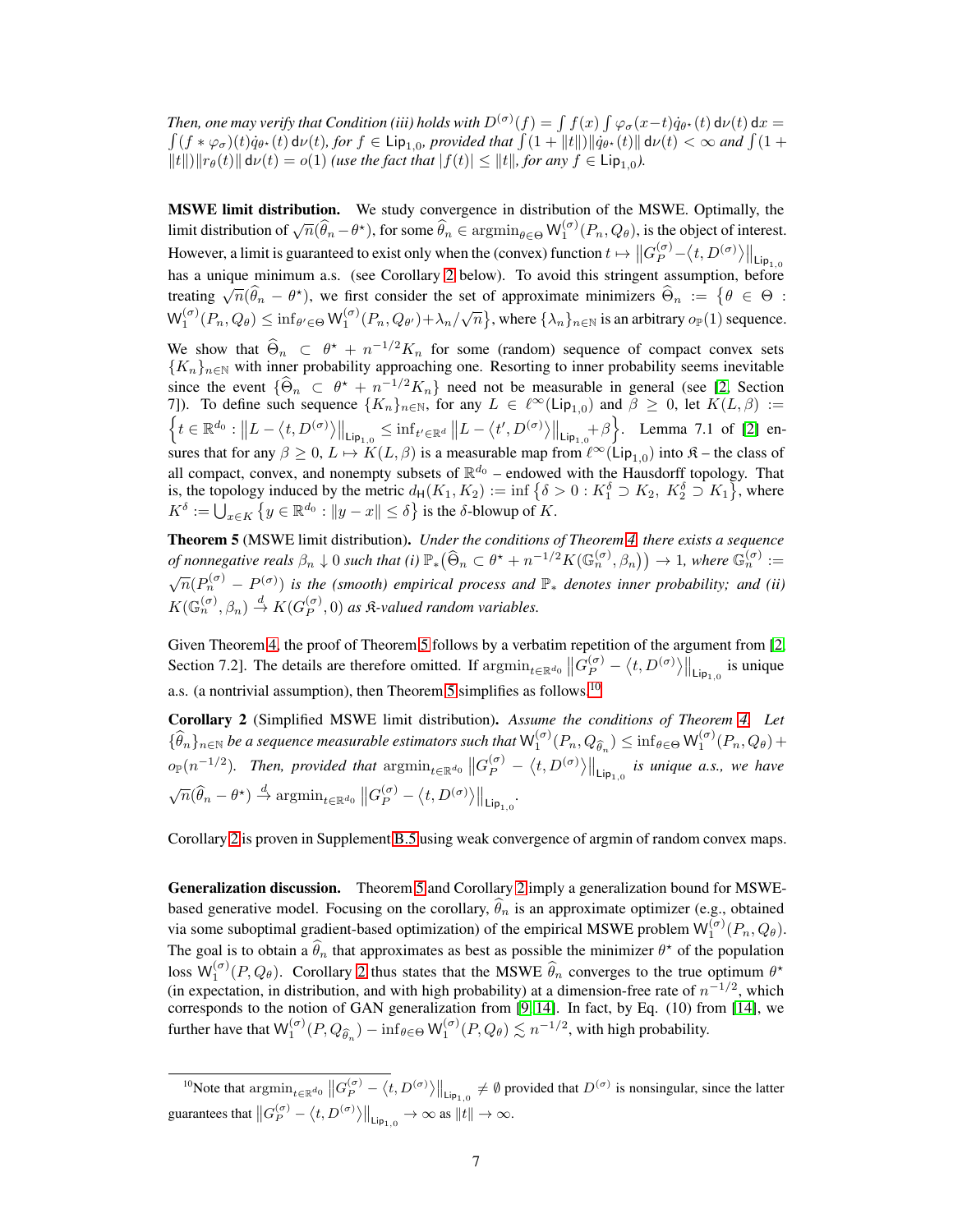<span id="page-7-0"></span>

Figure 1: One-dimensional limiting distributions for the two mean parameters of the mixture  $P =$  $0.5\mathcal{N}(\mu_1, 1) + 0.5\mathcal{N}(\mu_2, 1)$ , for  $\mu_1 = 0$  and  $\mu_2 = 1$ . Also shown on a log-log scale (with error bars) is the SWD convergence as a function of  $n$ .

<span id="page-7-1"></span>

Figure 2: Empirical limiting distributions for the variance parameter of an MSWE-based generative model fitted to  $P = \mathcal{N}_1$ . Also shown as a log-log plot is the SWD convergence as a function of n.

# 5 Empirical Results

We provide experiments on synthetic data validating our theory. We start with a one-dimensional setting since then an exact expression for the SWD is available (as the  $L<sup>1</sup>$  distance between cumulative distribution functions [\[68\]](#page-12-10)). Afterwards, higher dimensional problems are explored using an estimator based on the neural network (NN) parameterized KR dual form of  $W_1$ .

Fig. [1](#page-7-0) shows results for fitting two-parameter generative models in one dimension for a Gaussian mixture (parameterized by the two means, one from each mode).  $\sqrt{n}$ -scaled scatter plots of the estimation error are shown for various  $\sigma$  and n values, each formed from 50 estimation trials. Convergence of the corresponding SWD losses is shown on the right. Note that the point clouds closely overlap in each plot even as  $n$  increases, implying that indeed a limiting distribution is emerging, as predicted by the theory. In particular, the spread of the scatter plots does not increase despite a 16-fold increase in *n*, and the SWD loss converges at approximately an  $n^{-1/2}$  rate. Supplement [C](#page--1-8) gives additional results for a single Gaussian (parameterized by mean and variance).

In higher dimensions, the MSWE is computed as follows. We first draw  $n$  samples from  $P$  and obtain the empirical measure  $P_n$ . Sampling from  $P_n$  and  $\mathcal{N}_{\sigma}$  and adding the obtained values produces samples from  $P_n * \mathcal{N}_{\sigma}$ . Applying similar steps to  $Q_{\theta}$ , we may compute  $\mathsf{W}_1^{(\sigma)}(P_n, Q_{\theta})$  by applying standard  $W_1$  estimators to samples from the convolved measures. We use the NN-based estimator for WGAN-GP discriminator from [\[29\]](#page-10-9). As a side note, we believe that more effective estimators that are tailored for the SWD structure are possible, but leave this exploration to future work.

Fig. [2](#page-7-1) shows MSWE results in dimensions 5 and 10. The target distribution is a multivariate standard Gaussian  $P = \mathcal{N}_{\sigma_{\star}}$  for  $\sigma_{\star} = 1$ . The model  $Q_{\theta}$  is also an isotropic Gaussian, with a single (variance) parameter. The WGAN-GP discriminator has 3 hidden layers with 512 hidden units each. The resulting distribution of  $\sqrt{n}(\hat{\sigma}_n^2 - \sigma_x^2)$  is shown for various values of  $\sigma$  (the SWD smoothing distribution of  $\sqrt{n}(\hat{\sigma}_n^2 - \sigma_x^2)$ ) is shown for various values of  $\sigma$  (the SWD smoothing presented using a ke parameter) and number of samples  $n$ . These distributions are computed using a kernel density esti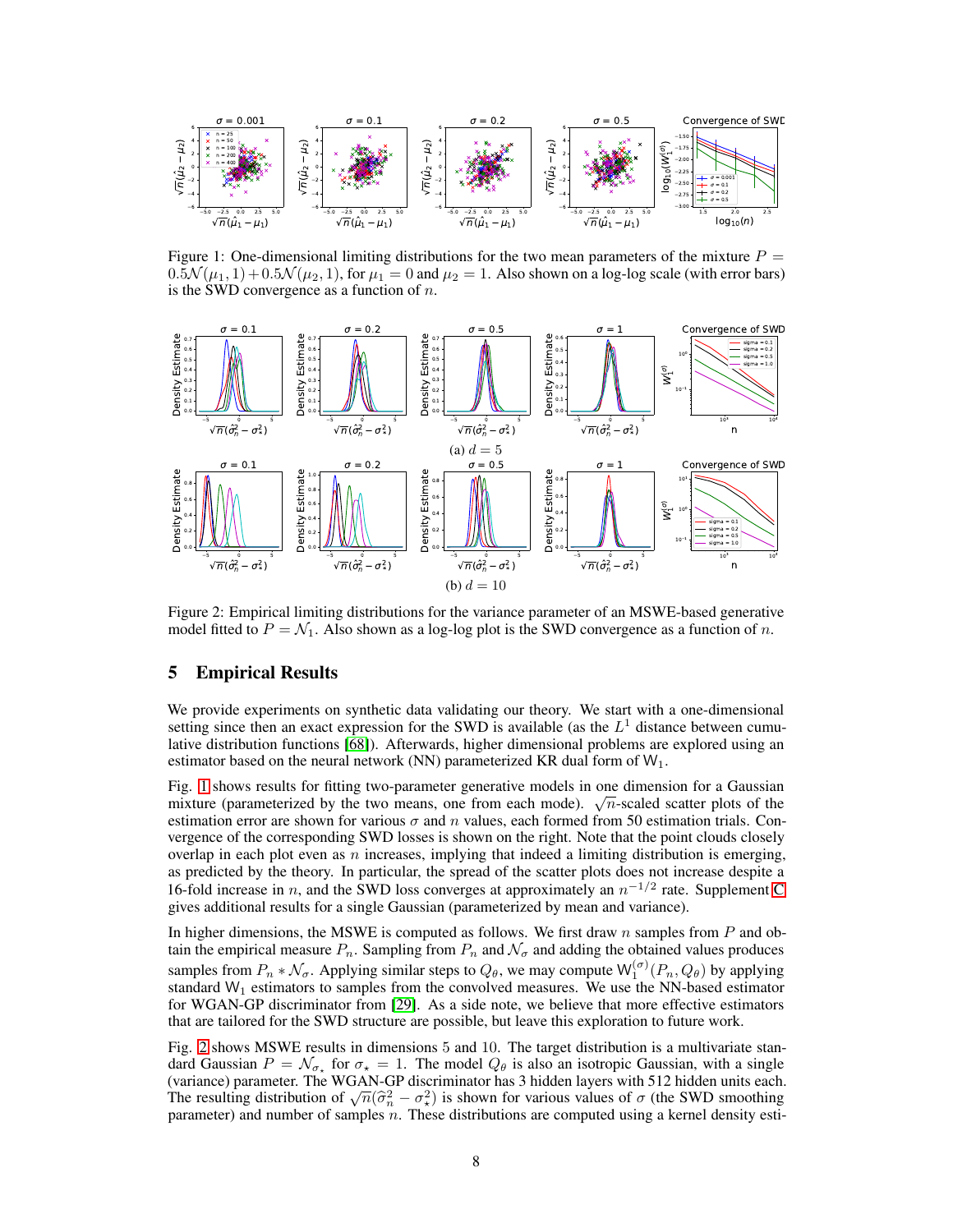mate on 50 random trials. As seen in the figure, the distribution of  $\sqrt{n}(\hat{\sigma}_n^2 - \sigma_x^2)$  converges to a clear<br>limit as a increased for all  $\tau > 0$  values (elthough convergence) is along for smaller  $\tau$ ). When  $\tau$ limit as n increases, for all  $\sigma > 0$  values (although convergence is slower for smaller  $\sigma$ ). When  $\sigma$ is smaller, i.e., closer to the classic  $W_1$  case, convergence is less pronounced, especially in higher dimensions. Finally, note that as predicted by our theory, the MSWE convergence rate is  $n^{-1/2}$ .

Lastly, we consider a more complex target P and parameterize  $Q_{\theta}$  via a three-layer neural network with 256 hidden units per layer. Note that this corresponds to the generator in a GAN setup, where the parameters  $\theta$  of the neural network are learned so that  $Q_{\theta}$  matches a target distribution. We combine this with our neural SWD-based discriminator, effectively creating an SWD GAN that we train in a way similar to WGAN-GP. Setting  $d = 10$ , we take  $P$  as a  $2^d$ -mode Gaussian mixture formed by equal-weighted isotropic Gaussians (with variance parameter 1) centered at each corner of the  $[-1, 1]$ <sup>d</sup> hypercube. As there are too many parameters to visualize the limiting distribution, Fig. [3](#page-8-1) instead shows the SWD convergence versus the number of samples  $n$ . As predicted, for  $\sigma > 0$ , the SWD asymptotically converges as approximately  $n^{-1/2}$ , though for smaller  $\sigma$  this

<span id="page-8-1"></span>

Figure 3: Convergence for fitting an NN generative model to a multivariate Gaussian mixture.

rate only kicks in for higher values of  $n$ . This two-phase behavior is expected, since when  $n$  and  $\sigma$  are small, and d is large, the Gaussian convolution in the SWD is unlikely to result in smoothing different samples together.

# <span id="page-8-0"></span>6 Summary and concluding remarks

We studied MDE with  $W_1^{(\sigma)}$  as the figure of merit. Measurability, strong consistency and limit distributions for MSWE in arbitrary dimensions were established. The characterization of highdimensional distributional limits stands in sharp contrast with the classic  $W_1$  MDE, where such a result is known only for  $d = 1$  [\[37\]](#page-11-0). In particular, our results imply a uniform  $n^{-1/2}$  convergence rate for MSWE for all d, highlighting the virtue of  $W_1^{(\sigma)}$  for high-dimensional generative modeling. Our ability to treat MSWE for arbitrary  $d$  relied on a novel limit distribution result for the empirical SWD. Under a polynomial moment condition on P we show that  $\sqrt{n} \mathsf{W}_1^{(\sigma)}(P_n, P)$  converges in distribution to the supremum of a tight Gaussian process. This again contrasts the  $W_1$  case, where a limit distribution is known only in  $d = 1$ . We have also established consistency of the bootstrap to enable evaluation of the limit distribution in practice.

This work focuses of statistical aspects of generative modeling with the SWE. A major goal going forward is to develop efficient algorithms for computing  $W_1^{(\sigma)}$ , that are tailored to exploit the Gaussian convolution structure. We view the Monte Carlo algorithm employed herein merely as a placeholder. Gaussian smoothing significantly speeds up  $W_1$  empirical convergence rates from  $n^{-1/d}$  to  $\sigma^{-d/2}n^{-1/2}$ . While the latter is optimal in n, the exponential dependence of the prefactor on  $d$  calls for further exploration. We aim to relax this dependence under the manifold hypothesis, showing that the actual dependence is on the intrinsic dimension, and not the ambient one. Additional directions include an analysis for when  $\sigma \downarrow 0$  is at a sufficiently slow rate (as a proxy for  $W_1$ ). This is both theoretically challenging (calls for a finer analysis than the one presented herein) and practically relevant, as noise annealing is often used to stabilize training. SWDs of higher orders are also of interest.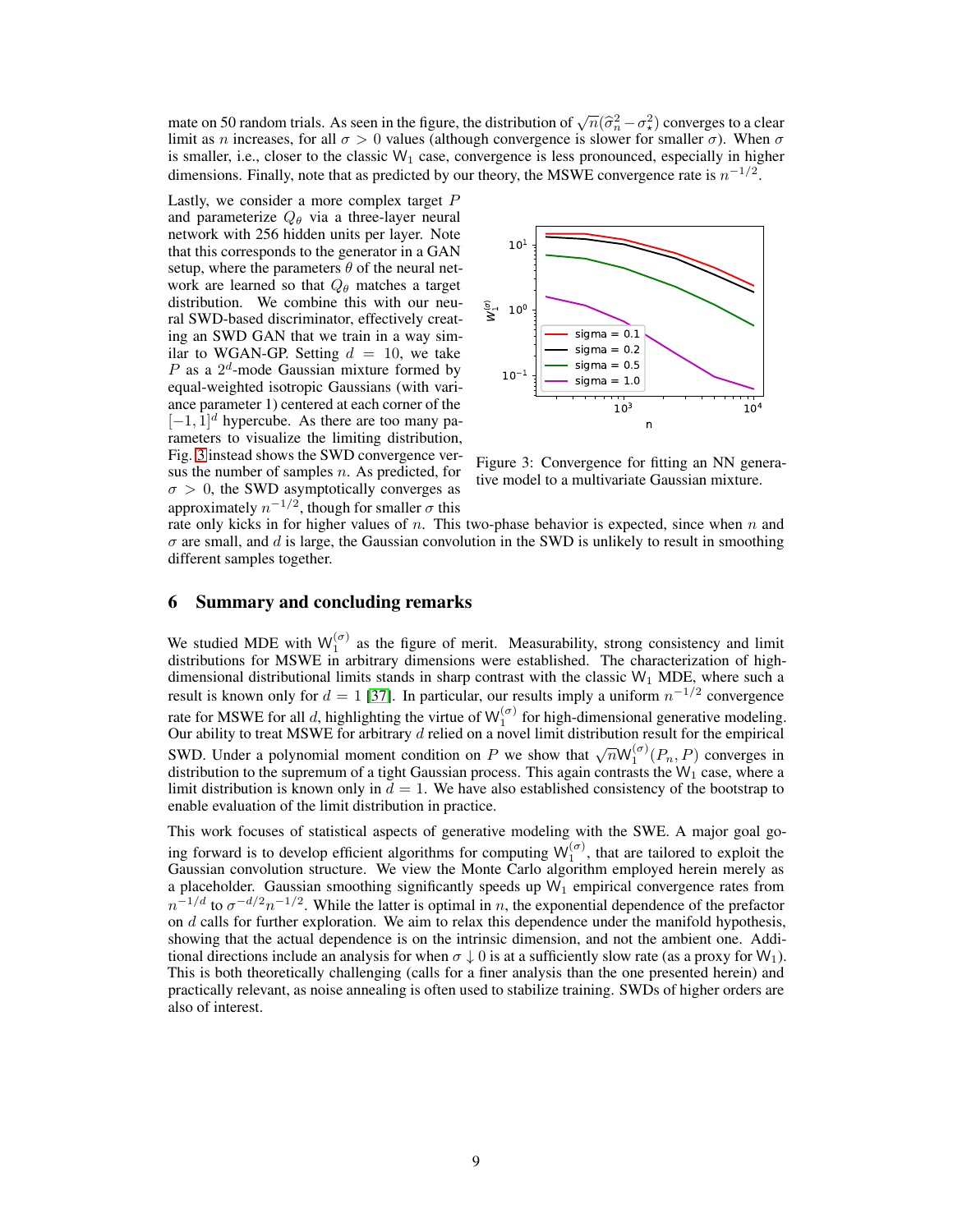# Broader Impact

Our goal is to provide a stronger theoretical foundation for generative modeling based on the smoothed Wasserstein distance. We hope that this enables practitioners to build more robust, fair, and resilient generative models.

# Funding Disclosure

The work of Z. Goldfeld was supported by the National Science Foundation Grant CCF-1947801 and the 2020 IBM Faculty Award. The work of K. Kato was supported by the National Science Foundation Grants DMS-1952306 and DMS-2014636.

# <span id="page-9-0"></span>References

- <span id="page-9-9"></span>[1] J. Wolfowitz. The minimum distance method. The Annals of Mathematical Statistics, pages 75–88, Mar. 1957.
- <span id="page-9-1"></span>[2] D. Pollard. The minimum distance method of testing. Metrika, 27(1):43–70, 1980.
- [3] W. C. Parr and W. R. Schucany. Minimum distance and robust estimation. Journal of the American Statistical Association, 75(371):616–624, Sep. 1980.
- <span id="page-9-2"></span>[4] I. Goodfellow, J. Pouget-Abadie, M. Mirza, B. Xu, D. Warde-Farley, S. Ozair, A. Courville, and Y. Bengio. Generative adversarial nets. In Advances in Neural Information Processing Systems (NeurIPS-2014), pages 2672–2680, 2014.
- [5] Y. Li, K. Swersky, and R. Zemel. Generative moment matching networks. In Proceedings of the International Conference on Machine Learning (ICML-2015), pages 1718–1727, Lille, France, Jul. 2015.
- [6] G. K. Dziugaite, D. M. Roy, and Z. Ghahramani. Training generative neural networks via maximum mean discrepancy optimization. In Proceedings of the Conference on Uncertainty in Artificial Intelligence (UAI-2015), pages 258–267, Amsterdam, Netherlands, Jul. 2015.
- [7] Sebastian Nowozin, Botond Cseke, and Ryota Tomioka. f-GAN: Training generative neural samplers using variational divergence minimization. In Advances in Neural Information Processing Systems (NeurIPS-2016), pages 271–279, Barcelona, Spain, Dec. 2016.
- <span id="page-9-8"></span>[8] M. Arjovsky, S. Chintala, and L. Bottou. Wasserstein generative adversarial networks. In International Conference on Machine Learning (ICML-2017), pages 214–223, Sydney, Australia, Jul. 2017.
- <span id="page-9-6"></span>[9] S. Arora, R. Ge, Y. Liang, T. Ma, and Y. Zhang. Generalization and equilibrium in generative adversarial nets (GANs). In Proceedings of the International Conference on Machine Learning (ICML-2017), pages 224–232, Sydney, Australia, Jul. 2017.
- [10] Y. Mroueh and T. Sercu. Fisher GAN. In Proceedings of Advances in Neural Information Processing Systems (NeurIPS-2017), pages 2513–2523, Long Beach, California, US, Dec. 2017.
- <span id="page-9-3"></span>[11] Y. Mroueh, C.-L. Li, T. Sercu, A. Raj, and Y. Cheng. Sobolev GAN. In Proceedings of the International Conference on Learning Representations (ICLR-2018), Vancouver, Canada, Apr.-May 2018.
- <span id="page-9-4"></span>[12] D. P. Kingma and M. Welling. Auto-encoding variational bayes. In Proceedings of the International Conference on Learning Representations (ICLR-2014), Banff, Canada, Apr. 2014.
- <span id="page-9-5"></span>[13] I. Tolstikhin, O. Bousquet, S. Gelly, and B. Schölkopf. Wasserstein auto-encoders. In International Conference on Learning Representations (ICLR-2018), Vancouver, Canada, Apr.- May 2018.
- <span id="page-9-7"></span>[14] P. Zhang, Q. Liu, D. Zhou, T. Xu, and X. He. On the discrimination-generalization tradeoff in GANs. In Proceedings of the International Conference on Learning Representations (ICLR-2018), Vancouver, Canada, Apr.-May 2018.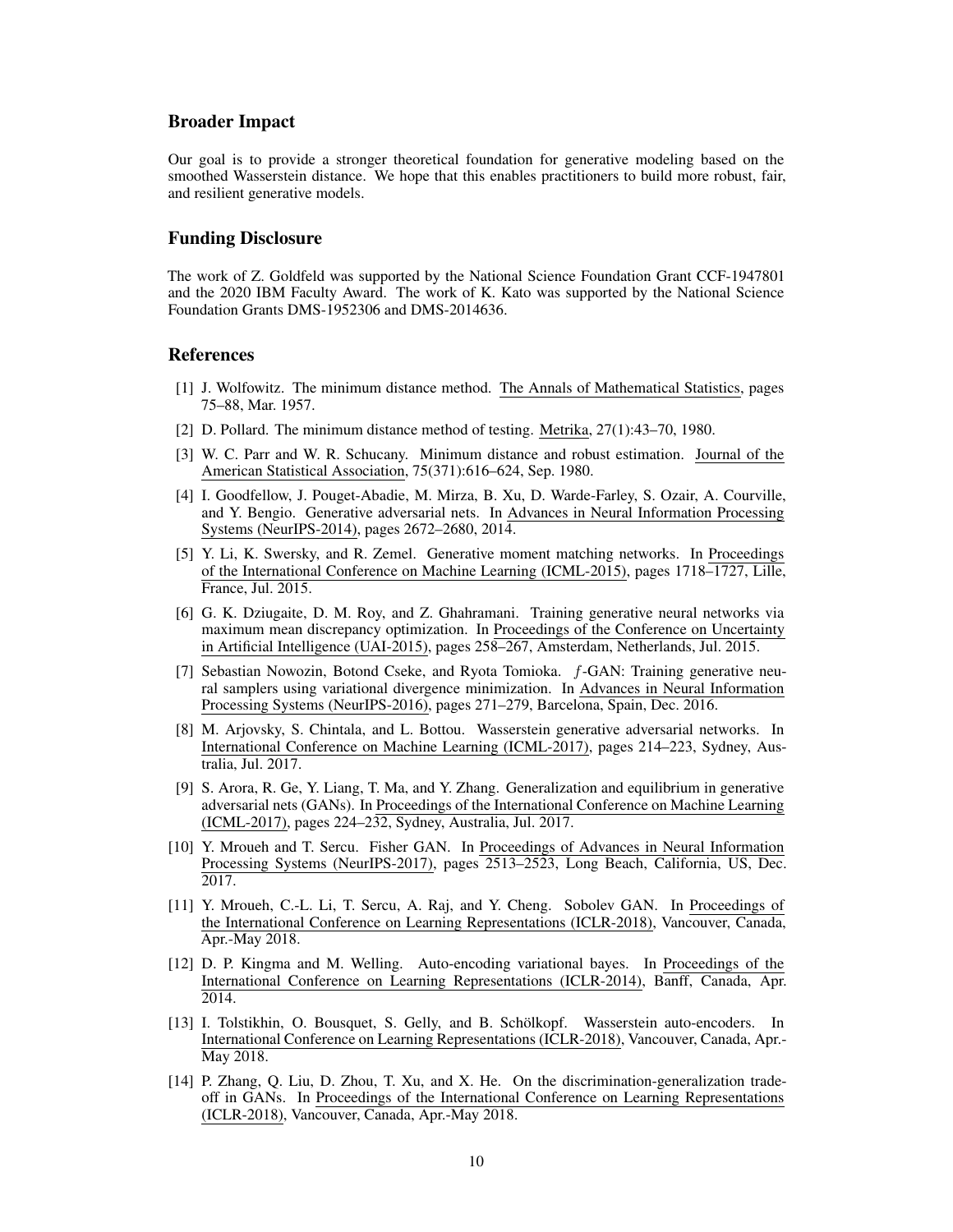- <span id="page-10-0"></span>[15] B. Zhu, J. Jiao, and D. Tse. Deconstructing generative adversarial networks. IEEE Transactions on Information Theory, Mar. 2020.
- <span id="page-10-2"></span><span id="page-10-1"></span>[16] C. Villani. Optimal Transport: Old and New, volume 338. Springer Science & Business Media, 2008.
- [17] I. Csiszár. Information-type measures of difference of probability distributions and indirect observation. Studia Ccientiarum Mathematicarum Hungarica, 2:229–318, 1967.
- <span id="page-10-3"></span>[18] A. Müller. Integral probability metrics and their generating classes of functions. Advances in Applied Probability, 29(2):429–443, 1997.
- <span id="page-10-4"></span>[19] I. O. Tolstikhin, B. K. Sriperumbudur, and B. Schölkopf. Minimax estimation of maximum mean discrepancy with radial kernels. In Proceedings of Advances in Neural Information Processing Systems (NeurIPS-2016), pages 1930–1938, Barcelona, Spain, Dec. 2016.
- <span id="page-10-5"></span>[20] N. Fournier and A. Guillin. On the rate of convergence in wasserstein distance of the empirical measure. Probability Theory and Related Fields, 162:707–738, 2015.
- [21] A. B. Tsybakov. Introduction to nonparametric estimation. Springer Science & Business Media, 2008.
- [22] X. Nguyen, M. J. Wainwright, and M. I. Jordan. Estimating divergence functionals and the likelihood ratio by convex risk minimization. IEEE Transactions on Information Theory, 56(11):5847–5861, Oct. 2010.
- <span id="page-10-6"></span>[23] B. K. Sriperumbudur, K. Fukumizu, A. Gretton, B. Schölkopf, and G. RG. Lanckriet. On integral probability metrics,  $\phi$ -divergences and binary classification. arXiv preprint arXiv:0901.2698, 2009.
- <span id="page-10-13"></span>[24] S. Singh and B. Póczos. Minimax distribution estimation in Wasserstein distance. arXiv preprint arXiv:1802.08855, Feb. 2018.
- <span id="page-10-14"></span>[25] A. Krishnamurthy, K. Kandasamy, B. Póczos, and L. Wasserman. Nonparametric estimation of rényi divergence and friends. In Proceedings of the International Conference on Machine Learning (ICML-2014), pages 919–927, Beijing, China, Jun. 2014.
- <span id="page-10-15"></span>[26] T. Liang. Estimating certain integral probability metric (ipm) is as hard as estimating under the IPM. arXiv preprint arXiv:1911.00730, Nov. 2019.
- <span id="page-10-7"></span>[27] Z. Goldfeld, K. Greenewald, Y. Polyanskiy, and J. Weed. Convergence of smoothed empirical measures with applications to entropy estimation. arXiv preprint arXiv:1905.13576, May 2019.
- <span id="page-10-8"></span>[28] Z. Goldfeld and K. Greenewald. Gaussian-smoothed optimal transport: Metric structure and statistical efficiency. In International Conference on Artificial Intelligence and Statistics (AISTATS-2020), Palermo, Sicily, Italy, Jun. 2020.
- <span id="page-10-9"></span>[29] I. Gulrajani, F. Ahmed, M. Arjovsky, V. Dumoulin, and A. C. Courville. Improved training of Wasserstein GANs. In Advances in Neural Information Processing Systems (NeurIPS-2017), pages 5767–5777, Long Beach, CA, US, Dec. 2017.
- <span id="page-10-10"></span>[30] J. Adler and S. Lunz. Banach wasserstein GAN. In Advances in Neural Information Processing Systems (NeurIPS-2018), pages 6754–6763, Montréal, Canada, Dec. 2018.
- <span id="page-10-16"></span>[31] Z. Goldfeld, K. Greenewald, Y. Polyanskiy, and J. Weed. Convergence of smoothed empirical measures with applications to entropy estimation. Accepted to the IEEE Transactions on Information Theory, Feb. 2020.
- <span id="page-10-17"></span>[32] M. Ledoux and M. Talagrand. Probability in Banach Spaces: Isoperimetry and Processes. Springer. New York, 1991.
- <span id="page-10-19"></span>[33] A.W. van der Vaart and J. A. Wellner. Weak Convergence and Empirical Processes: With Applications to Statistics. Springer, 1996.
- <span id="page-10-18"></span>[34] E. Giné and R. Nickl. Mathematical Foundations of Infinite-Dimensional Statistical Models. Cambridge University Press, 2016.
- <span id="page-10-11"></span>[35] E. del Barrio, E. Giné, and C. Matrán. Central limit theorems for the Wasserstein distance between the empirical and the true distributions. The Annals of Probability, 27(2):1009–1071, 1999.
- <span id="page-10-12"></span>[36] F. Bassetti, A. Bodini, and E. Regazzini. On minimum Kantorovich distance estimators. Statistics & Probability Letters, 76(12):1298–1302, 2006.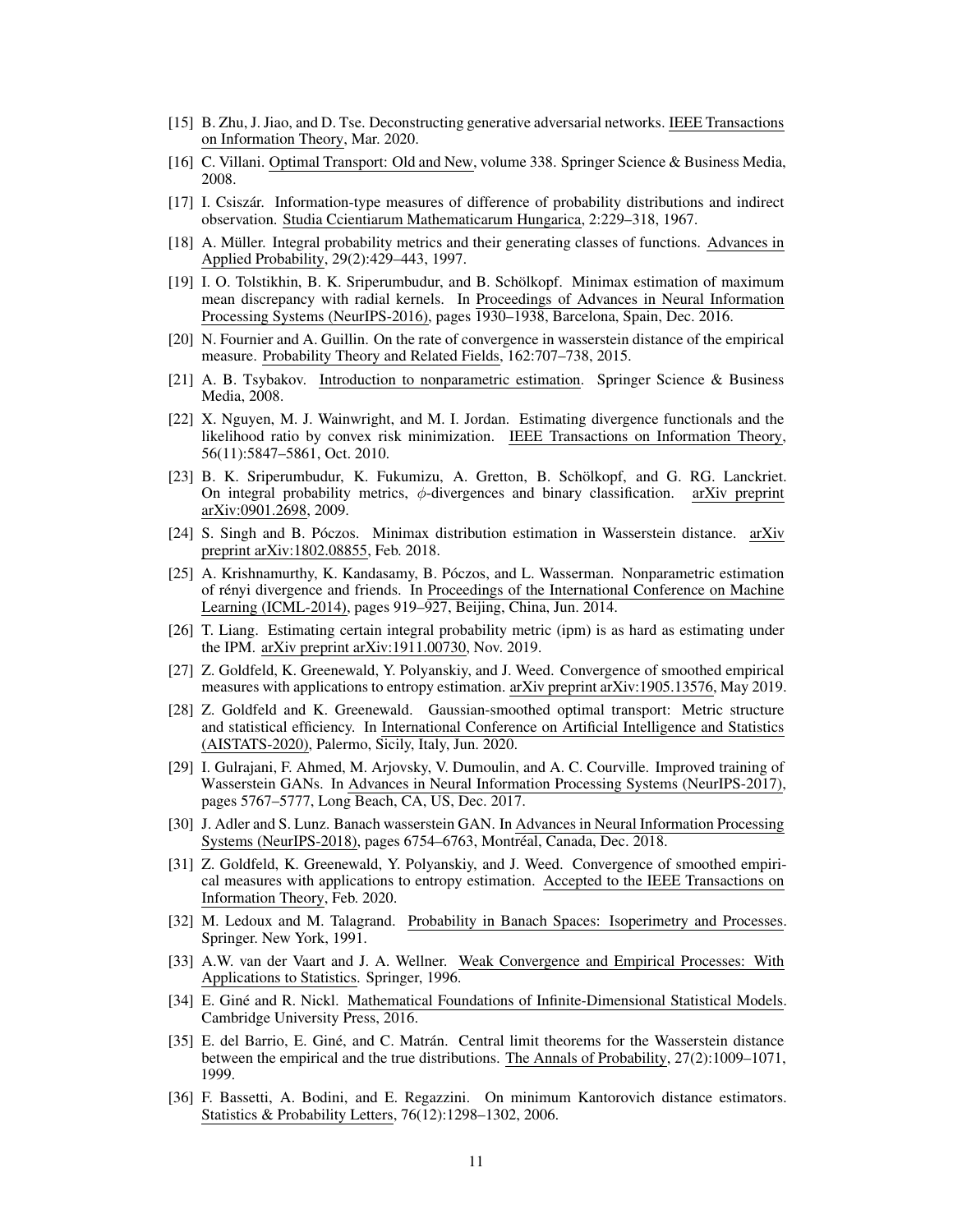- <span id="page-11-0"></span>[37] E. Bernton, P. E. Jacob, M. Gerber, and C. P. Robert. On parameter estimation with the Wasserstein distance. Information and Inference: A Journal of the IMA, 2019.
- <span id="page-11-1"></span>[38] N. Belili, A. Bensaï, and H. Heinich. An estimate based Kantorovich functional and the Levy distance. Comptes Rendus de l'Academie des Sciences Series I Mathematics, 5(328):423–426, 1999.
- <span id="page-11-2"></span>[39] F. Bassetti and E. Regazzini. Asymptotic properties and robustness of minimum dissimilarity estimators of location-scale parameters. Theory of Probability & Its Applications, 50(2):171– 186, 2006.
- <span id="page-11-3"></span>[40] K. Nadjahi, A. Durmus, U. Şimşekli, and R. Badeau. Asymptotic guarantees for learning generative models with the sliced-wasserstein distance. In Advances in Neural Information Processing Systems (NeurIPS-2019), Vancouver, Canada, Dec. 2019.
- <span id="page-11-4"></span>[41] N. Bonnotte. Unidimensional and evolution methods for optimal transportation. PhD thesis, Paris-Sud University, 2013.
- <span id="page-11-5"></span>[42] M. Cuturi. Sinkhorn distances: Lightspeed computation of optimal transport. In Advances in Neural Information Processing Systems (NeurIPS-2013), pages 2292–2300, Stateline, NV, US, Dec. 2013.
- <span id="page-11-6"></span>[43] J. Altschuler, J. Niles-Weed, and P. Rigollet. Near-linear time approximation algorithms for optimal transport via Sinkhorn iteration. In Proceedings of Advances in Neural Information Processing Systems (NeurIPS-2017), pages 1964–1974), Long Beach, California, US, Dec. 2017.
- <span id="page-11-7"></span>[44] A. Genevay M., Cuturi, G. Peyré, and F. Bach. Stochastic optimization for large-scale optimal transport. In Advances in Neural Information Processing Systems (NeurIPS-2016), pages 3440–3448, Barcelona, Spain, Dec. 2017.
- [45] G. Montavon, K.-R. Müller, and M. Cuturi. Wasserstein training of restricted boltzmann machines. In Advances in Neural Information Processing Systems (NeurIPS-2016), pages 3718– 3726, Barcelona, Spain, Dec. 2016.
- <span id="page-11-8"></span>[46] P. Rigollet and J. Weed. Entropic optimal transport is maximum-likelihood deconvolution. Comptes Rendus Mathematique, 356(11-12):1228–1235, Nov 2018.
- <span id="page-11-9"></span>[47] A. Genevay, L. Chizat, F. Bach, M. Cuturi, and G. Peyré. Sample complexity of Sinkhorn divergences. In International Conference on Artificial Intelligence and Statistics (AISTATS-2019), pages 1574–1583, Okinawa, Japan, Apr. 2019.
- <span id="page-11-10"></span>[48] G. Mena and J. Niles-Weed. Statistical bounds for entropic optimal transport: sample complexity and the central limit theorem. In Proceedings of Advances in Neural Information Processing Systems (NeurIPS-2019), pages 4541–4551, Vancouver, Canada, Dec. 2019.
- <span id="page-11-11"></span>[49] E. del Barrio and J.-M. Loubes. Central limit theorems for empirical transportation cost in general dimension. Annals of Probability, 47:926–951, 2019.
- <span id="page-11-12"></span>[50] J. Feydy, T. Séjourné, F.-X. Vialard, S.-I. Amari, A. Trouvé, and G. Peyré. Interpolating between optimal transport and mmd using sinkhorn divergences. arXiv preprint arXiv:1810.08278, Oct. 2018.
- <span id="page-11-13"></span>[51] J. Bigot, E. Cazelles, and N. Papadakis. Central limit theorems for entropy-regularized optimal transport on finite spaces and statistical applications. arXiv preprint arXiv:1711.08947, 2019.
- <span id="page-11-14"></span>[52] R. M. Dudley. The speed of mean Glivenko-Cantelli convergence. Ann. Math. Stats., 40(1):40– 50, Feb. 1969.
- [53] F. Bolley, A. Guillin, and C. Villani. Quantitative concentration inequalities for empirical measures on non-compact spaces. Probab. Theory Related Fields, 137:541–593, 2007.
- [54] E. Boissard. Simple bounds for the convergence of empirical and occupation measures in 1-Wasserstein distance. Electron. J. Probab., 16:2296–2333, 2011.
- [55] S. Dereich, M. Scheutzow, and R. Schottstedt. Constructive quantization: Approximation by empirical measures. Ann. Inst. H. Poincaré Probab. Stat., 49(4):1183–1203, Nov. 2013.
- [56] E. Boissard and T. Le Gouic. On the mean speed of convergence of empirical and occupation measures in Wasserstein distance. Ann. Inst. H. Poincaré Probab. Stat., 50(2):539–563, May 2014.